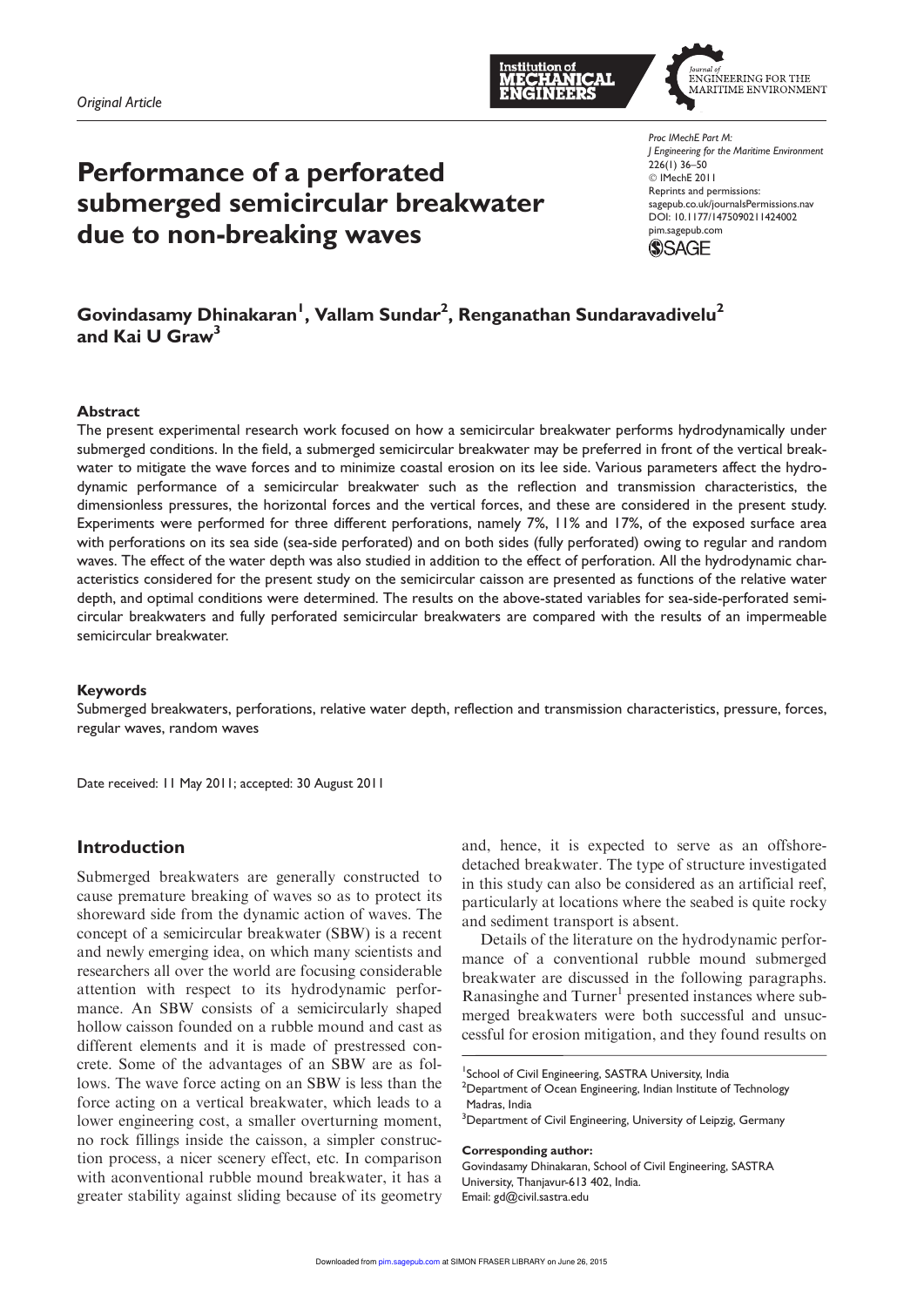the shoreline response of such structures. The shoreline response to submerged breakwaters is not fully understood, and therefore Ranasinghe and Turner suggested that the characteristics affecting the shoreline response to submerged structures must be carefully examined.

Ting et al.<sup>2</sup> investigated how the effect of porosity provided in the submerged breakwaters affects nonbreaking wave transformations. They selected eight model geometries each with six different porosities, ranging from 0.421 to 0.912, and found that the width of the model has little effect on wave reflection and transmission when the model heights are constant and that the influence of porosity becomes significant as the heights of the models increase.

Some researchers $3-9$  also realized the importance of the permeability in near-shore wave transformations and focused on wave-induced flow in a porous structure. Other researchers $10-13$  focused on submerged permeable breakwaters for shore protection and carried out numerous theoretical and numerical investigations. Many laboratory and field investigations for this corresponding issue have also been carried out by many researchers.<sup>14–18</sup>

Cokgor and Sedat Kapdasli<sup>19</sup> studied wave transmission in slightly submerged breakwaters with respect to the porosity and the crest height-to-water depth ratio. The similarity between a long shore bar and a dynamic stable submerged breakwater was also studied in one set of the experiments and it was found that both perform in a similar way. Sidek et al. $20$  conducted a series of tests to study the effect of the porosity of submerged breakwater model structures with three different porosities ranging from 0.40 to 0.80 and found that transmission increased with increasing model porosity. Jeng et al.<sup>21</sup> studied the interaction between water waves, a submerged breakwater, a vertical wall and a sandy seabed as a laboratory experiment and concluded that the wave-induced pore pressure beneath the submerged breakwater was greater than that at the toe. Chen et al.<sup>22</sup> performed experiments on wave transformation between a submerged permeable breakwater and a seawall including variations in the wave profile, the pilingup of water and the wave run-up and found that the wave height transformation behind the submerged breakwater varies spatially owing to the transmitted wave reflected from the seawall.

Aburatani et al. $^{23}$  reported field tests on an SBW built at the Port of Miyazaki, Japan and reported that the wave pressure data confirmed a reduction in the horizontal force component due to the occurrence of a phase difference in the wave pressure on the circumference. In addition, it was stated that the sliding resistance increases because of the simultaneous horizontal wave force component and vertical downward force component. Xi $e^{24,25}$  has given a new calculation method to estimate the wave forces acting on a submerged SBW and its design, verified with the results of seven related physical model tests, and adopted in the design of a southern estuary jetty of the Yangstze River estuary of the People's Republic of China.

Recently, the present authors<sup>26–28</sup> carried out extensive experimental research on impermeable and sea-sideperforated SBWs and published their results on the hydrodynamic performance under surface piercing conditions to understand the effects of perforations, water depth and rubble mound height. Since then, there has been very little literature published on submerged SBWs; the present work was instigated in order to understand the effects of perforations and the water depth on the hydrodynamic characteristics of submerged sea-side perforated SBWs and fully perforated SBWs.

## Experimental investigations

## *Test facility*

The present experimental study was carried out in the Department of Ocean Engineering, Indian Institute of Technology Madras, India, in a wave flume of  $72.5 \text{ m} \times 2.0 \text{ m} \times 2.7 \text{ m}$  size which is capable of generating both regular and random waves. The water depth in this flume varied from 0.4 m to 2 m. One personal computer was connected to a servo actuator and used to give the input values such as the wave height and the wave period to the wave maker; the same set-up was used for data acquisition on the signals from wave probes and pressure transducers through an amplifier. A six-component force balance was available at a distance of 46 m from the wave maker and it is a permanent facility in the wave flume to measure forces on the breakwater model. Since the breakwater model was mounted on the force balance, the gap between the wave generator and the breakwater was chosen to be 46 m. The waves were generated in such a way that breakwater models were subjected to a sufficient number of waves depending upon the wave periods and also ensured that the wave maker was not subjected to re-reflected waves. The wave maker was inclined accordingly. The details of the flume together with the positions of the wave gauges and the model are shown in Figure 1.

## *Test model set-up*

The model consists of two parts: the bottom frame and the top semicircularly shaped caisson. The caisson was made with aluminium sheet 1 mm thick rolled into a semicircular shape of radius 0.5 m. This sheet fixed to a bottom frame of 50 mm height made from Indian Standard Angle material  $(50 \text{ mm} \times 50 \text{ mm})$ . Rods of 12 mm diameter as stiffeners were provided at the ends and at the centre of the hollow semicircular caisson in order to provide the necessary rigidity for the wall of the model. A flat with dimensions  $30 \text{ mm} \times 3 \text{ mm}$  was provided along the inner surface of the semicircular caisson to retain the shape. The caisson was fabricated in two units to facilitate easier handling. The central part of the caisson of about 200 mm width was fabricated using Perspex sheet 4 mm thick, onto which the pressure transducers were fixed with uniform spacing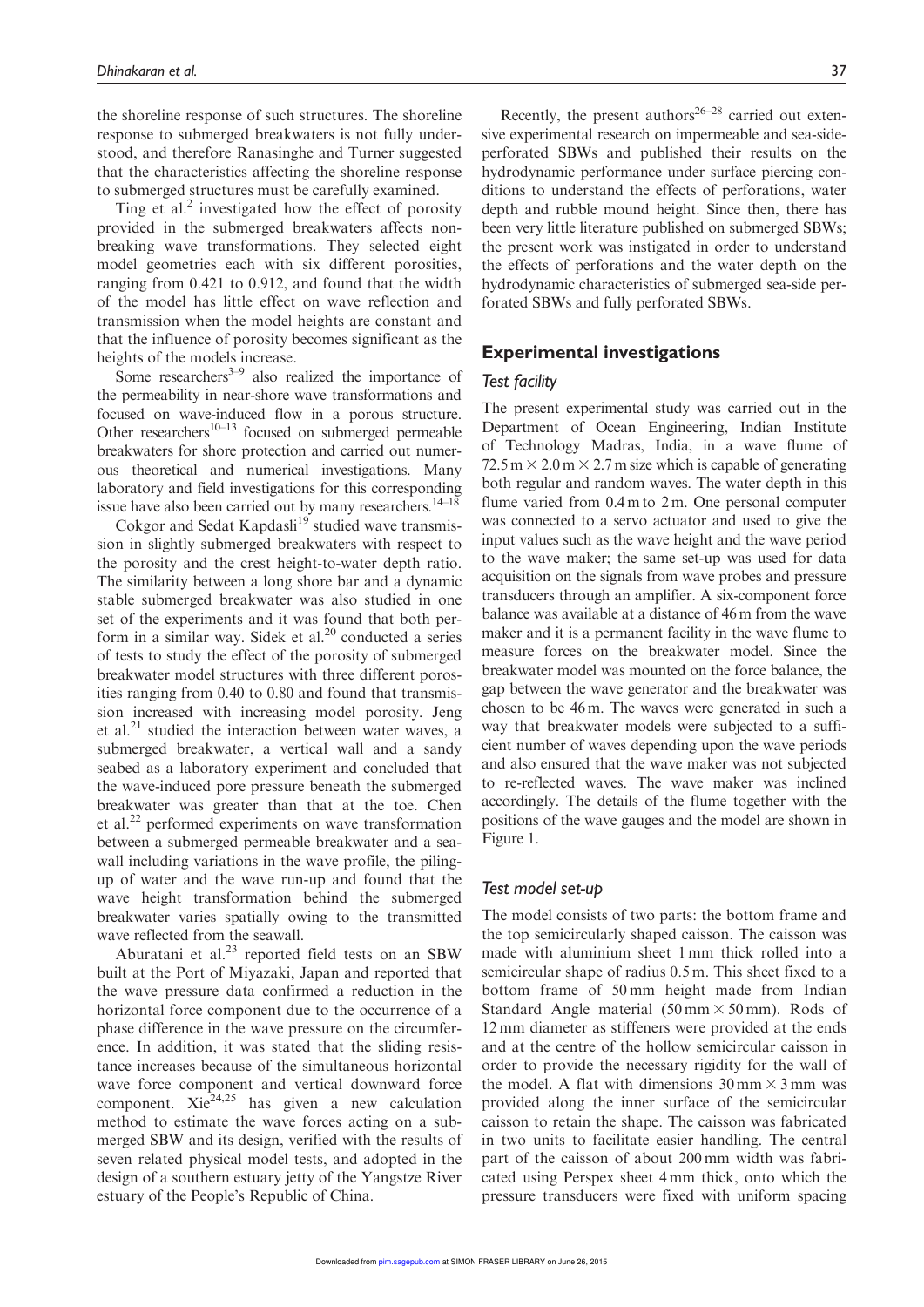

Figure 1. Experimental set-up for the study.

to measure the hydrodynamic pressure at various locations of the model. The bottom frame was fabricated using Indian Standard Medium Channel material  $(100 \text{ mm} \times 50 \text{ mm})$ . It was ensured that this frame did not contact the flume sidewalls or the flume floor. The scale adopted for the study was 1:20 and was derived from the rear dissipating SBW available in the Port of Miyazaki, Japan. The mound was formed using coarse aggregates (granite stones) of weight varying from 50 gf to 100 gf. The slope of 1:2 was maintained on both sides. Two frames of width 25 mm and height 120 mm were initially fabricated and kept on either side of the caisson. A gap of 5 mm was maintained between the caisson and the frames on either side. By providing a 5 mm gap between the frame in which the rubble mound was placed and the caisson, it was ensured that the force exerted on the caisson was measured only by the six-component force balance. The rubble mound was placed on this frame; thus its height  $h_r$  was maintained at 120 mm. Hence, for this model its total height  $h_t$  is equal to  $h_r$  plus the height  $h_s$  of the caisson plus the height of the bottom frame (which equals 50 mm), i.e.  $(0.12 + 0.5 + 0.050)$  m = 0.67 m. The percentage of perforations in the present work was calculated with reference to the total exposed area of the model to the waves. For example, in the case of sea-side-perforated SBW, the quadrant face of SBW on the sea side was taken as the exposed area from which perforations of 7%, 11% and 17% were chosen by choosing the size of perforations as 15 mm, 20 mm and 25 mm respectively and the shape of perforation as a circle. The centre-tocentre distance between the perforations was taken as a constant value of 50 mm to limit the number of experiments. Similarly, for the fully perforated SBW, the total area of the semicircular caisson was taken as the reference since both the quadrants will be effective dissipating energy in transmission. In all the cases the perforations were distributed uniformly with a centreto-centre spacing of 50 mm in a grid form. Details of model and instrumentation have already been made available in the earlier publications of the present authors<sup>28,29</sup> and hence are not included in this paper.

#### *Instrumentation used*

In order to obtain the incident and reflected wave heights from the structure, three wave gauges were positioned in front of the structure 7 m away from the breakwater model. The distances between the gauges, which were a function of the wave period, were calculated by considering the requirements, and the positions of the wave gauges were changed accordingly. One wave probe was kept on the leeward direction of the model to register the transmitted wave height. The SBW model was subjected to the action of regular and random waves, of periods ranging from 0.8 s to 2 s at intervals of 0.2 s. For each wave period, five different wave heights ranging from 0.03 m to 0.18 m at intervals of 0.03 m were generated. Thus, one test set-p of the model was subjected to about 35 combinations for regular and random waves respectively. The experiments were performed with the model mounted on the sixcomponent force balance. The force balance (R67) measures six components in a rectangular coordinate system. The resolution of the resulting force to be measured into the six components was realized mechanically by way of spring joints, and measurement of the individual components was unaffected with the help of strain-gauge-type force transducers.

All parts of the force balance are made of hard steel with good corrosion resistance against water. The six transducers were waterproofed and can be used to a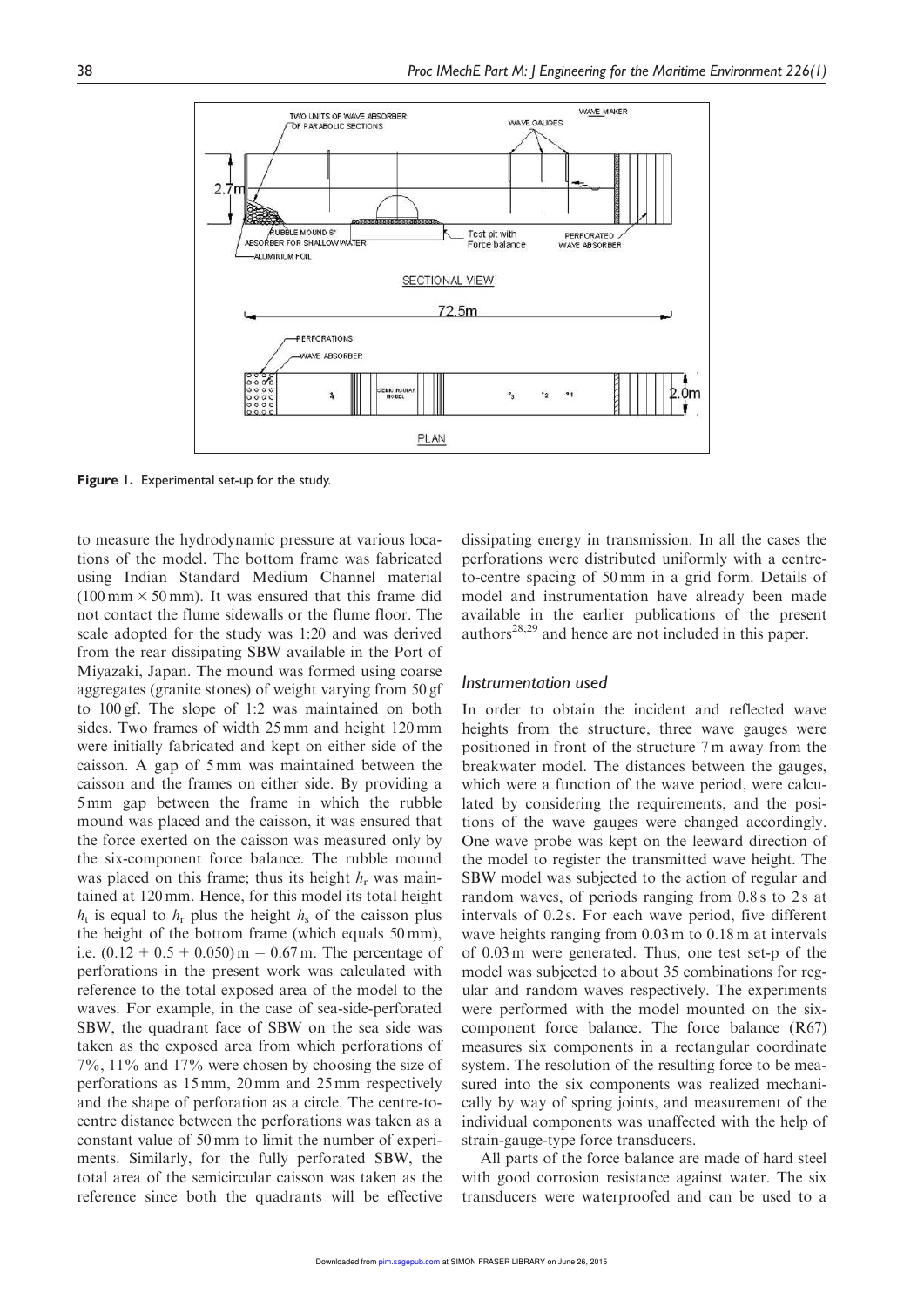depth of 5 m. The balance was mounted in a recess at the bottom of the flume floor and has a platform of  $(850 \text{ mm} \times 850 \text{ mm})$  flush with the flume floor. The platform was suspended with six coupling rods with flexures at the both the ends and six force transducers. The force transducers were connected to a frame. In the direction of wave propagation, one force component  $X$ was measured. Vertically, the three components  $Z_1$ ,  $Z_2$ and  $Z_3$  were measured at distances 900 mm apart. The side of the force balance with the  $Z_3$  transducer was placed towards the wave maker. The force transducers were connected to a data acquisition system through carrier frequency amplifiers. The sensitivity of the transducers at their rated loads is about  $\pm 2$  mV/V, which means that, even for much smaller forces than the rated loads, the amplifiers can give a full-scale indication. The force balance initially was calibrated before starting the experiments and again after completing the experiments. Both the calibration values were the same. The calibration of force balance was performed by placing known weights and recording the corresponding voltages. A spring balance was used to measure the horizontal pull and the corresponding voltage was noted. The model was fixed to the force balance consisting of a machined stainless steel plate of about 12 mm thickness with 36 threaded borings using  $M_{12}$  stainless steel bolts.

## Results and discussion

## *General comments*

Reflection analysis was carried out using the fixed three-wave probe method and the distance between the wave gauges was a function of the wave period. The wave analysis software Wave Synthesizer 4 installed together with the wave maker supplied by Danish Hydraulic Institute was used for the analysis. The wave reflection analysis was used in connection with model tests in a flume to calculate the spectrum of progressive waves, the reflection function and the average reflection coefficient. The basic method for the frequency domain separation of the wave time series into a time series of progressive and reflected waves was extended to include concurrent recordings from several wave gauges. The governing equations were solved using a least-squares fitting approach. The input data for the analysis are the surface elevation time series from the wave gauges, the wave gauge position given along a coordinate axis with a positive orientation in the wave propagation direction, the water depth in the wave flume and the number of degrees of freedom to be used in the spectral smoothening. For irregular waves, the peak wave period and the significant wave height  $H<sub>s</sub>$  were used, and the Pierson– Moskowitz spectrum was utilized as representative.

The experimental results from the fully perforated SBW models (perforations provided on both sides of the breakwater) were compared with the impermeable SBW (no perforation on either side of the breakwater) and sea-side-perforated SBW models (perforation provided on the seaward side) reported by Dhinakaran et al.<sup>29</sup> to study the effect of perforation and the influence of the water depth.

## *Reflection characteristics*

The variations in the reflection coefficient with the relative water depth for the SBW0, SBW7, SBW11, SBW17, SBWf7, SBWf11 and SBWf17 models for  $h_w$ /  $h_{t} = 1.0, 1.2$  and 1.4 for a constant  $h_{r}/h_{t} = 0.18$  due to regular waves are presented in Figure 2 to understand the effects of both the perforations and the water depth. The value of the reflection coefficient varies from 0.18 to 0.38 for SBW0, whereas these values are from 0.16 to 0.35, from 0.13 to 0.31, from 0.15 to 0.32, from 0.11 to 0.27, from 0.09 to 0.20 and from 0.08 to 0.18 for SBW7, SBW11, SBW17, SBWf7, SBWf11 and SBWf17 respectively. The results indicate that the reflection coefficient decreases with an increase in  $h_w/L$ for all the  $h_w/h_t$  values tested and for all the models of the impermeable, the sea-side-perforated and the fully perforated SBWs tested. This is because, when waves of shorter length run over the submerged model, the presence of the model does not influence the energy dissipation process of waves and hence there is less reflection for higher  $h_w/L$  values. For waves of long period, the energy dissipated was greater and hence there was more reflection. The reflection coefficient decreases with an increase in perforation up to 11% and it increases with a further increase in perforations to 17% for sea-side-perforated SBW, which indicates the limitation of the percentage of perforations to be provided in a model. For fully perforated SBWs, an increase in the percentage of perforations results in a decrease in reflection, since more waves are transmitted owing to the increase in the percentage of perforations.

The variations in the average reflection coefficients with the relative water depth for the SBW0, SBW7, SBW11, SBW17, SBWf7, SBWf11 and SBWf17 models for  $h_w/h_t = 1.0$ , 1.2 and 1.4 for a constant  $h_r/h_t = 0.18$ due to random waves are reported in Figure 3. The value of the reflection coefficient varies from 0.21 to 0.35 for SBW0, whereas these values are from 0.17 to 0.27, from 0.15 to 0.23, from 0.17 to 0.25, from 0.12 to 0.20, from 0.11 to 0.19 and from 0.09 to 0.13 for SBW7, SBW11, SBW17, SBWf7, SBWf11 and SBWf17 respectively. In the case of random waves, for a lower relative water depth, the reflection coefficients were slightly higher and higher energy dissipation occurs owing to uneven wave heights. Here also SBW17 shows the reverse trend. Considering the effect of the water depth, for regular waves, the reflection coefficient decreases with increase in  $h_w/h_t$ . This is the reason why, when  $h_w/h_t$  increases, the influence of waves on the SBW model is reduced, resulting in less reflection. In the case of random waves, an increase in  $h_w/h_t$  from 1.0 to 1.2 increases the reflection coefficient and a further increase in  $h_w/h_t$  to 1.4 decreases the reflection coefficient. This occurs because of random waves of various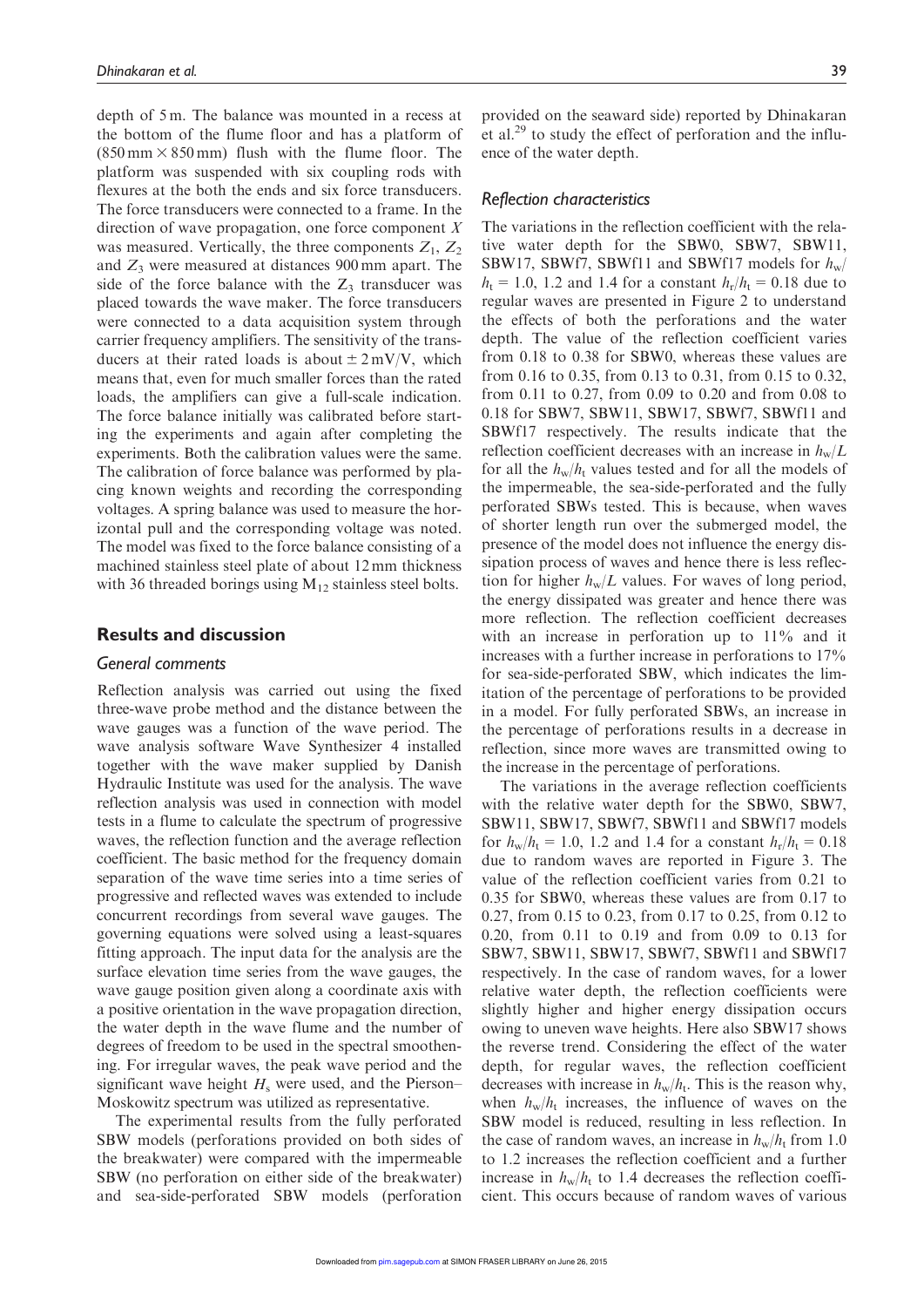

Figure 2. Effect of perforations on the reflection coefficient due to regular waves.



Figure 3. Effect of perforations on the average reflection coefficient due to random waves.

wave height and, for  $h_w/h_t = 1.2$ , the SBW model feels the effect of waves. Since for  $h_w/h_t = 1.4$  the difference in elevation was 0.27 m, the influence of waves was insignificant in the SBW model and hence there is more transmission, resulting in less reflection and lower loss.

#### *Transmission characteristics*

The variations in the transmission coefficient with the relative water depth for the SBW0, SBW7, SBW11, SBW17, SBWf7, SBWf11 and SBWf17 models for  $h_w$  $h_{t} = 1.0, 1.2$  and 1.4 for a constant  $h_{r}/h_{t} = 0.18$  due to regular waves are reported in Figure 4. The variation in the transmission coefficient decreases with increase in the relative water depth perforations from 7% to 17% in the case of sea-side-perforated SBW for  $h_w/h_t = 1.0$  and was found to be less than for the impermeable SBW. This was because energy dissipation was much less owing to the curvature and hence smooth transmission of waves was observed for an impermeable SBW. It should be noted that, for  $h_w/h_t = 1.0$ , the crest of the SBW model and the water depth were the same. In the case of the sea-sideperforated SBW, the provision of perforations creates turbulence, resulting in energy dissipation, and affects the transmission of waves. For a fully perforated SBW, the transmission increases with increasing percentage of perforations. In the case of the SBW model with  $h_w/h_t = 1.2$ and 1.4, the transmission increases with increasing percentage of perforations and, especially for  $h_w/h_t = 1.4$ , the effect of the perforations was insignificant. The variation in the transmission coefficient increases with increase in the relative water depth; this arose because more dissipation was observed with long waves and less dissipation for shorter waves. The transmission coefficient for  $h_w/$  $h_t = 1.0$  varies from 0.31 to 0.61, from 0.38 to 0.72 and from 0.43 to 0.83 for SBWf7, SBWf11 and SBWf17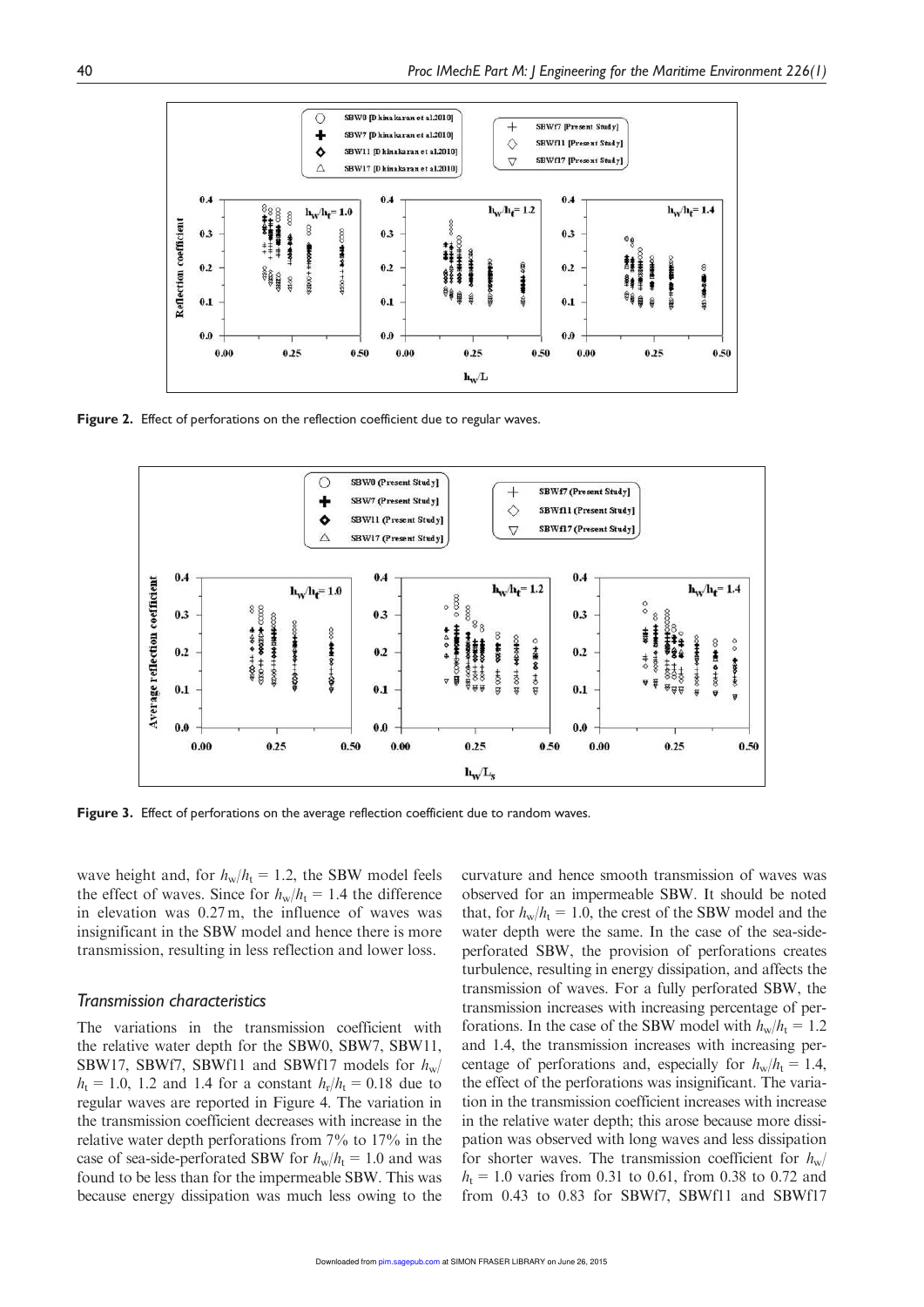

Figure 4. Effect of perforations on the transmission coefficient due to regular waves.



Figure 5. Effect of perforations on the average transmission coefficient due to random waves.

respectively. These values were from 0.31 to 0.61, from 0.56 to 0.81 and from 0.63 to 0.90 respectively for  $h_w/h_t=$ 1.2 and from 0.58 to 0.82, from 0.65 to 0.92 and from 0.68 to 0.96 respectively for  $h_w/h_t = 1.4$ . The variations in the average transmission coefficient with relative water depth for SBW0, SBW7, SBW11, SBW17, SBWf7, SBWf11 and SBWf17 models for  $h_w/h_t = 1.0$ , 1.2 and 1.4 for a constant  $h_r/h_t = 0.18$  due to random waves are reported in Figure 5. A similar trend was also observed in random waves, but energy dissipation was slightly more owing to the various wave heights, resulting in lower transmission compared with regular waves. The average transmission coefficient due to random waves for  $h_w/h_t=$ 1.0 varies from 0.44 to 0.61, from 0.52 to 0.72 and from 0.61 to 0.84 for SBWf7, SBWf11 and SBWf17 respectively. These values were from 0.53 to 0.69, from 0.62 to 0.82 and from 0.69 to 0.90 respectively for  $h_w/h_t = 1.2$  and from 0.60 to 0.78, from 0.71 to 0.84 and from 0.75 to 0.88 respectively for  $h_w/h_t = 1.4$ .

## *Energy loss*

The loss coefficient was calculated from the formula  $K_1 = \sqrt{1 - (K_\text{r}^2 + K_\text{t}^2)}$ . The variations in the loss coefficient with the relative water depth for SBW0, SBW7, SBW11, SBW17, SBWf7, SBWf11 and SBWf17 models for  $h_w/h_t = 1.0$ , 1.2 and 1.4 for a constant  $h_r/h_t = 0.18$ due to regular waves are reported in Figure 6. The loss coefficient increases with increase in the relative water depth for  $h_w/h_t = 1.0$  and shows the reverse trend for the other two cases of  $h_w/h_t = 1.2$  and 1.4 both for regular waves and for random waves. The loss coefficient due to regular waves for  $h_w/h_t = 1.0$  varies from 0.33 to 0.63, from 0.25 to 0.59 and from 0.15 to 0.54 for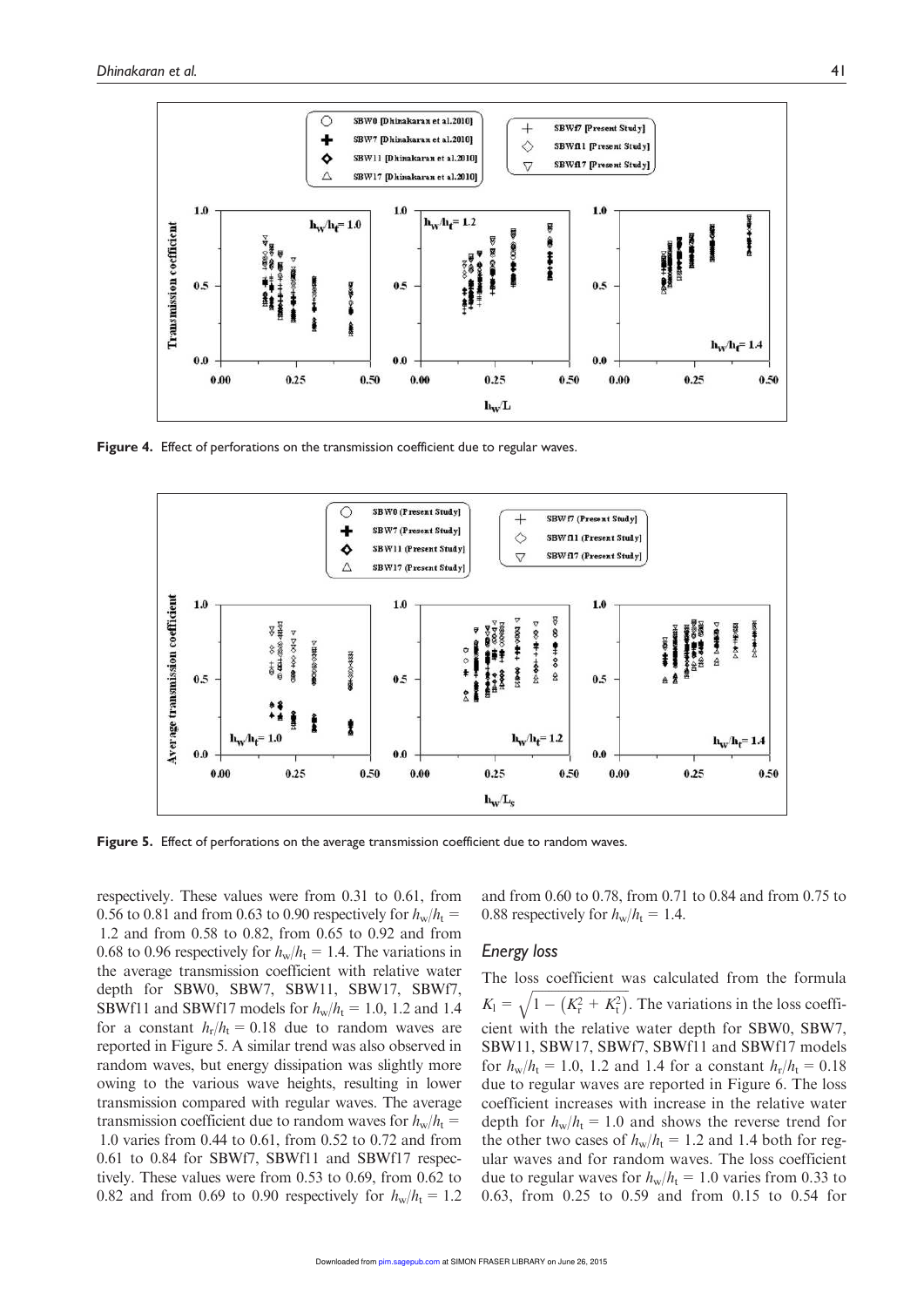

Figure 6. Effect of perforations on the loss coefficient due to regular waves.



Figure 7. Effect of perforations on the average loss coefficient due to random waves.

SBWf7, SBWf11 and SBWf17 respectively. These values were from 0.35 to 0.60, from 0.18 to 0.42 and from 0.10 to 0.35 respectively for  $h_w/h_t = 1.2$  and from 0.17 to 0.39, from 0.06 to 0.32 and from 0.04 to 0.30 respectively for  $h_w/h_t = 1.4$ . The variations in the average loss coefficient with the relative water depth for SBW0, SBW7, SBW11, SBWf7, SBWf11 and SBWf17 models for  $h_w/h_t = 1.0$ , 1.2 and 1.4 for a constant  $h_r/h_t = 0.18$ due to random waves are presented in Figure 7. The average loss coefficient due to random waves for  $h_w$  $h_t = 1.0$  varies from 0.40 to 0.53, from 0.29 to 0.46 and from 0.17 to 0.37 for SBWf7, SBWf11 and SBWf17 respectively. These values were from 0.29 to 0.43, from 0.17 to 0.34 and from 0.08 to 0.29 respectively for  $h_w$ /  $h_t = 1.2$  and from 0.20 to 0.37, from 0.15 to 0.26 and from 0.11 to 0.29 respectively for  $h_w/h_t = 1.4$ . From the results, it was observed that a maximum of 63% of

wave energy was lost for  $h_w/h_t = 1.0$  and a maximum of 60% of wave energy was lost for  $h_w/h_t = 1.2$ . Hence, the submerged SBW appeared to be beneficial when utilized in front of the vertical breakwater to minimize the force acting on it, and the dimensions of the vertical breakwater can be reduced accordingly.

## *Dynamic pressures on the SBW*

The variations in the dimensionless shoreward pressure with respect to the relative water depth for SBW0, SBW7, SBW11, SBW17, SBWf7, SBWf11 and SBWf17 models for  $h_w/h_t = 1.0$ , 1.2 and 1.4 for a constant  $h_r/$  $h_t = 0.18$  due to regular waves are depicted in Figures 8, 9 and 10 respectively to understand the effects of perforations and the water depth. The variations in the dimensionless pressure are shown in Figure 8 for three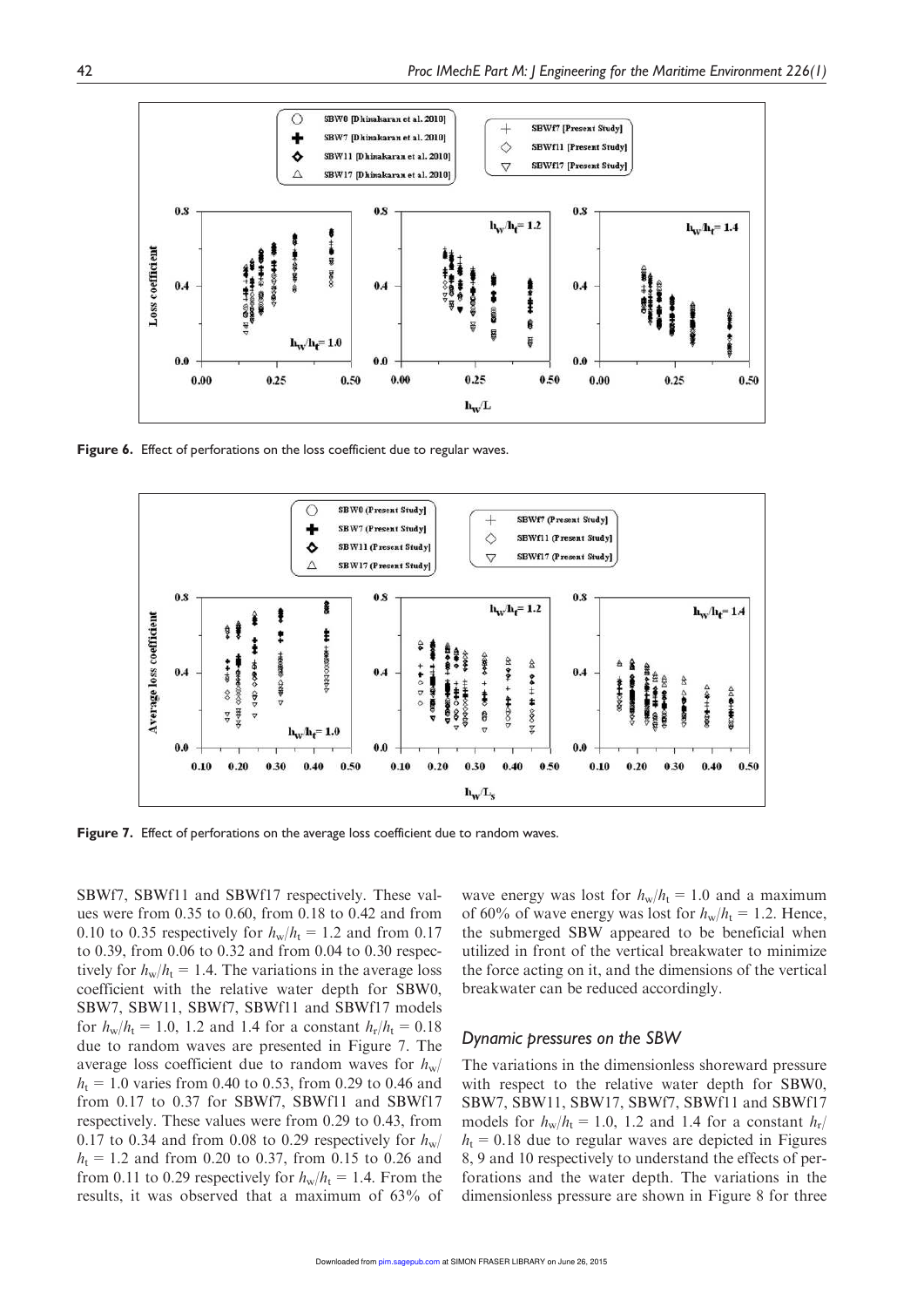Dimensionless Pressure

 $0.00$ 

0.00

 $0.25$ 



 $0.25$ 

 $h_{\rm W}L$ 

 $0.00$ 

 $0.00$ 

0.25

 $0.50$ 

0.50

**Figure 8.** Effect of perforations on the dimensionless pressure due to regular waves for  $h_w/h_r = 1.0$ .

0.50

 $0.00$ 

0.00

different pressure port locations: one at the top position ( $z/h_w = -0.009$ ), the second at the middle position  $(z/h_w = -0.178)$  and the third at the bottom position  $(z/h_w = -0.658)$  of the model for  $h_w/h_t = 1.0$ . At the bottom location of the model, the pressure decreases with increase in the percentage of perforations both in the sea-side-perforated SBWs and the fully perforated SBWs except that SBW17 in the sea-side-perforated SBWs and SBWf11 in the fully perforated SBWs show the reverse trend. The maximum magnitudes of the dynamic pressure were observed to be 0.43 times, 0.32 times and 0.19 times the static pressure for the impermeable SBWs, the sea-side-perforated SBWs and the fully perforated SBWs respectively. For other pressure port locations, the maximum dynamic pressure of SBW11 is more than those of the other models in that category. However, in the case of the fully perforated SBW models the pressure decreases with increase in the percentage of perforations. At the middle position of the pressure port, the maximum magnitudes of dynamic pressure were observed to be 0.58 times, 0.44 times and 0.28 times the static pressure, and at the top position (near surface of the model) these values were 0.53 times, 0.52 times and 0.35 times the static pressure for the impermeable SBWs, the sea-side-perforated SBWs and the fully perforated SBWs respectively. The results also indicate that the increase in the water depth decreases the pressure except for the pressure port location near the water surface. In the location near to the water surface, an intermittence effect occurs. Figure 9 depicts the variations in the dimensionless pressure for various SBWs. Since the top surface of the model was submerged into water to a depth of 0.13 m, the influence of the percentage of perforations on the variation in the dimensionless pressure was insignificant at the bottom pressure port location. However, the variations observed at the other pressure port locations are significant, especially at the top pressure port. The maximum dynamic pressures for the bottom pressure port were observed to be 0.37 times, 0.31 times and 0.15 times the static pressure, for the middle pressure port the values were 0.52 times, 0.39 times and 0.25 times the static pressure and, for the top pressure port, the values were 0.73 times, 0.53 times and 0.29 times the static pressure for the impermeable SBWs, the sea-side-perforated SBWs and the fully perforated SBWs respectively. Similar observations were noted for  $h_w/h_t = 1.4$ , where the top surface of the model was submerged in water to a depth of 0.27 m and hence the effects of the water depth and perforations were less pronounced.

Figures 11 to 13 show the results of the variations in the dimensionless water pressure for random waves for different  $h_w/h_t$  values and different pressure port locations in order to understand the effect of the water depth. The maximum dynamic pressure was observed to be higher than for the regular waves and these values for an impermeable SBW were 1.04, 1.95 and 1.35 times the static pressure in the bottom, middle and top locations of the pressure port respectively for  $h_w$  $h_t = 1.0$ . These values for sea-side-perforated SBWs were 0.85, 1.38 and 0.89 times the static pressure and for fully perforated SBWs were 0.49, 0.88 and 0.64 times the static pressure respectively. In the case when  $h_w/h_t = 1.2$ , the dimensionless pressure increases from bottom to top pressure port locations. Figures 14 and 15 depict the variations in the dimensionless pressure for regular and random waves for more or less similar pressure port locations at different  $h_w/h_t$  values in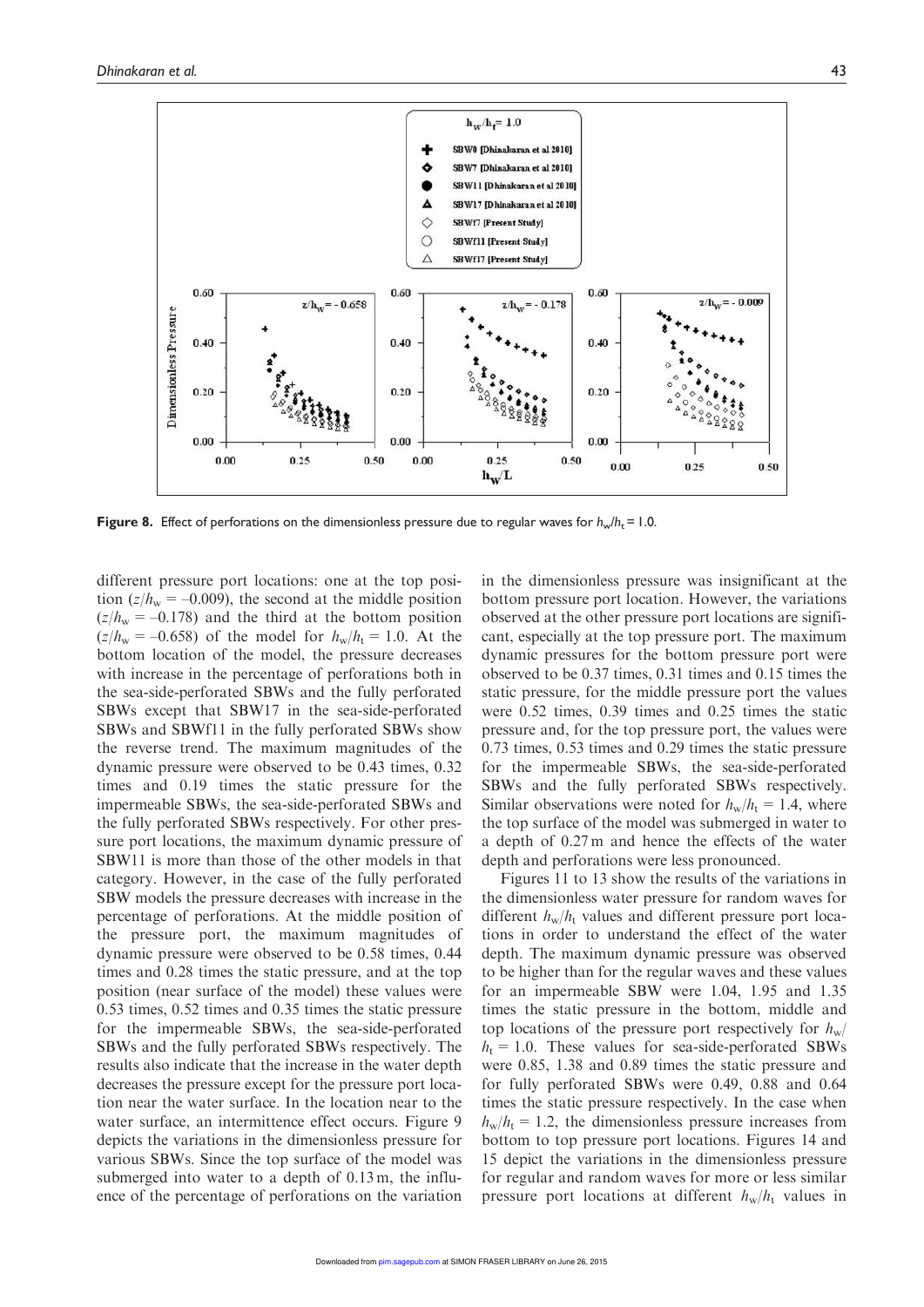

**Figure 9.** Effect of perforations on the dimensionless pressure due to regular waves for  $h_w/h_r = 1.2$ .



**Figure 10.** Effect of perforations on the dimensionless pressure due to regular waves for  $h_w/h_r = 1.4$ .

order to understand the effect of perforation on the water depth. The effect of the water depth was insignificant and a small variation was found between the results for  $h_w/h_t = 1$  and those for  $h_w/h_t = 1.2$ . However, a lower pressure was observed for  $h_w/h_t=$ 1.4 irrespective of the percentage of perforations and type (whether the sea-side-perforated or the fully perforated cases), since the SBW model was 0.27 m below

the free water surface. Hence, the model was subjected to lower pressure. The present authors have also compared the other port locations in order to understand the effect of perforations on the water depth and found that a similar trend was observed. Only one such comparison is discussed in this paper for the benefit of potential readers so that this effect can be understood.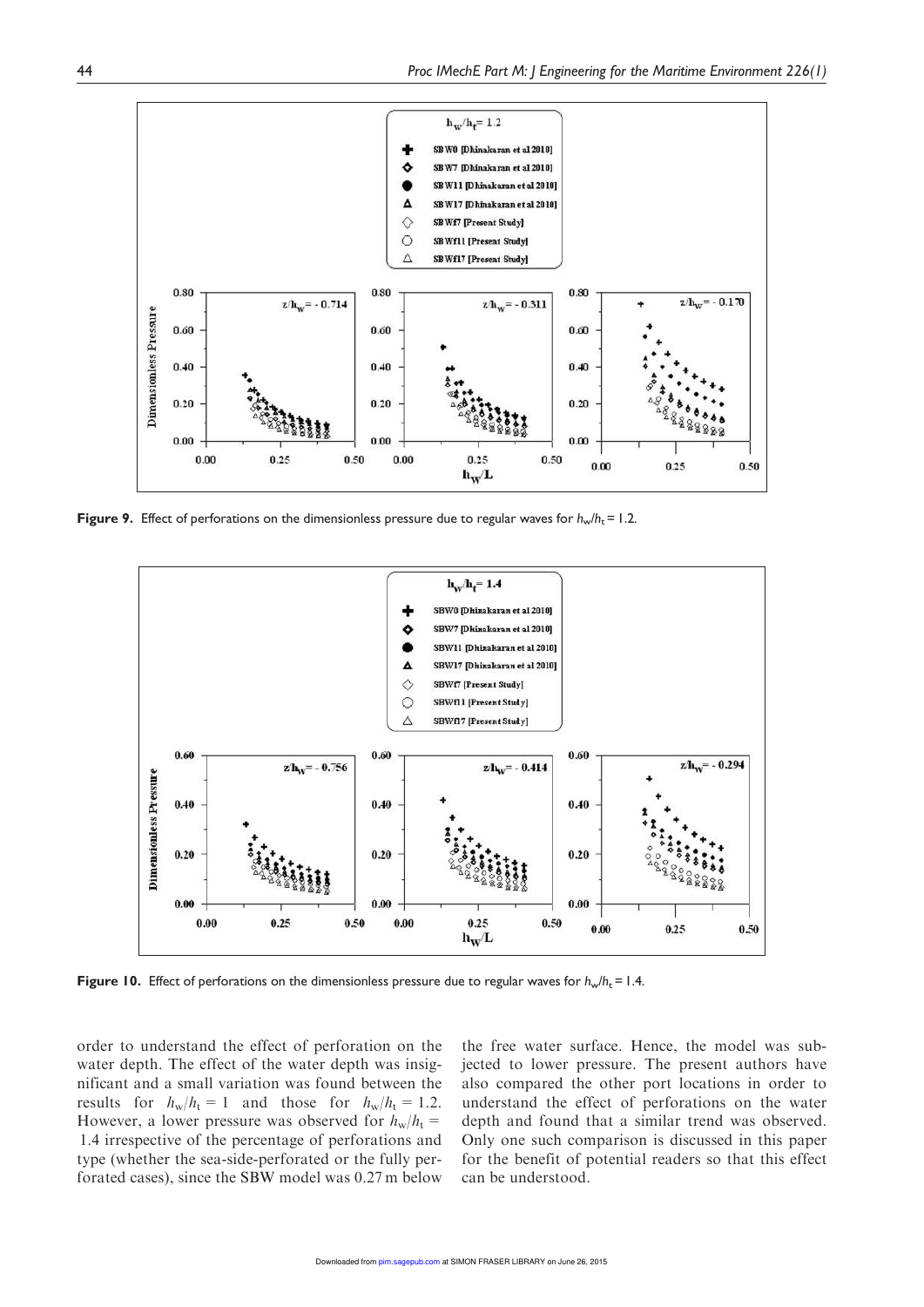

**Figure 11.** Effect of perforations on the dimensionless pressure due to random waves for  $h_w/h_t = 1.0$ .



**Figure 12.** Effect of perforations on the dimensionless pressure due to random waves for  $h_w/h_t = 1.2$ .

## *Forces on the semicircular caisson*

The shoreward horizontal force and the vertical force exerted on the semicircular caisson in the presence of the submerged mound measured were normalized by dividing them by  $\gamma a/H$ . The variations in the dimensionless shoreward horizontal force and the dimensionless vertical force on SBW0, SBW7, SBW11, SBW17, SBWf7, SBWf11 and SBWf17 for three different  $h_w/h_t$  ratios are shown in Figures 16 and 17 for regular waves and in Figures 18 and 19 for random waves. The horizontal force component was found to decrease with increase in  $h_w/L$  irrespective of the type of SBW. This is because long-period waves exert more force on the caisson and short-period waves transfer less force. An increase in the size of the perforations resulted in the dissipation of more energy in the case of the fully perforated SBW and hence the force decreased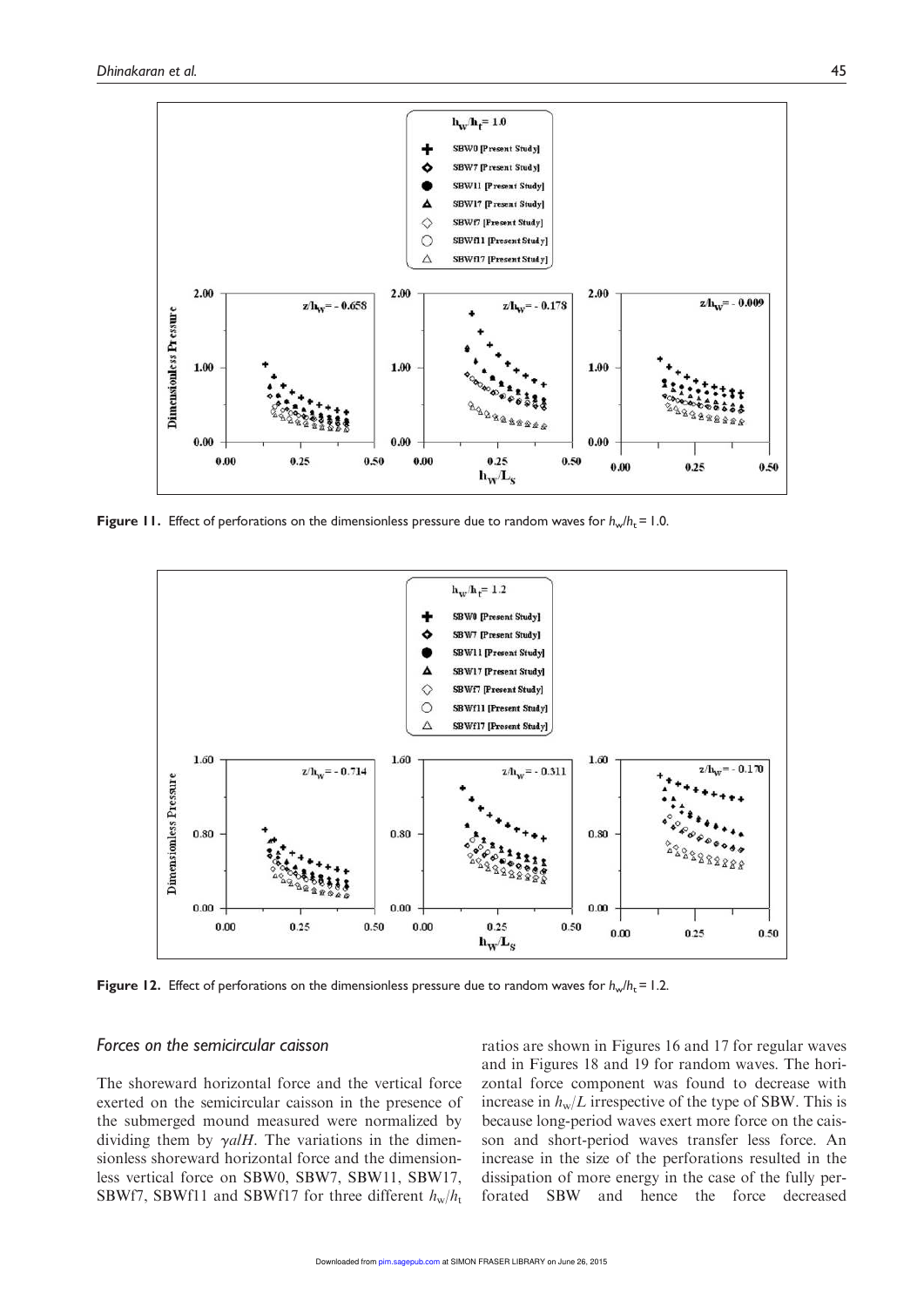

**Figure 13.** Effect of perforations on the dimensionless pressure due to random waves for  $h_w/h_r = 1.4$ .



Figure 14. Effect of the water depth on the dimensionless pressure due to regular waves.

accordingly. This is applicable to both the horizontal force and the vertical force. The increase in  $h_w/h_t$ increases the forces on the semicircular caisson from  $h_w/h_t = 1.0$  to  $h_w/h_t = 1.2$  and a further increase to  $h_w/h_t = 1.4$  decreases the forces on the caisson. The energy dissipation was observed to be greater for  $h_w$ /  $h_t = 1.0$  and in this case the water depth and the height of the model were the same. Moderate energy dissipation was observed for  $h_w/h_t = 1.2$ . Similar trends were observed for both the horizontal force and the vertical force and for both regular waves and random waves. The magnitude of the dimensionless horizontal force was found to be much less than the dimensionless vertical force experienced by the model. The magnitude of the maximum dimensionless vertical force was almost four times the dimensionless horizontal force for both regular waves and random waves and for all  $h_w/h_t$  tested.

## **Conclusions**

Detailed experimental investigations were carried out to study the wave transformation characteristics on fully perforated SBW models with 7%, 11%, and 17%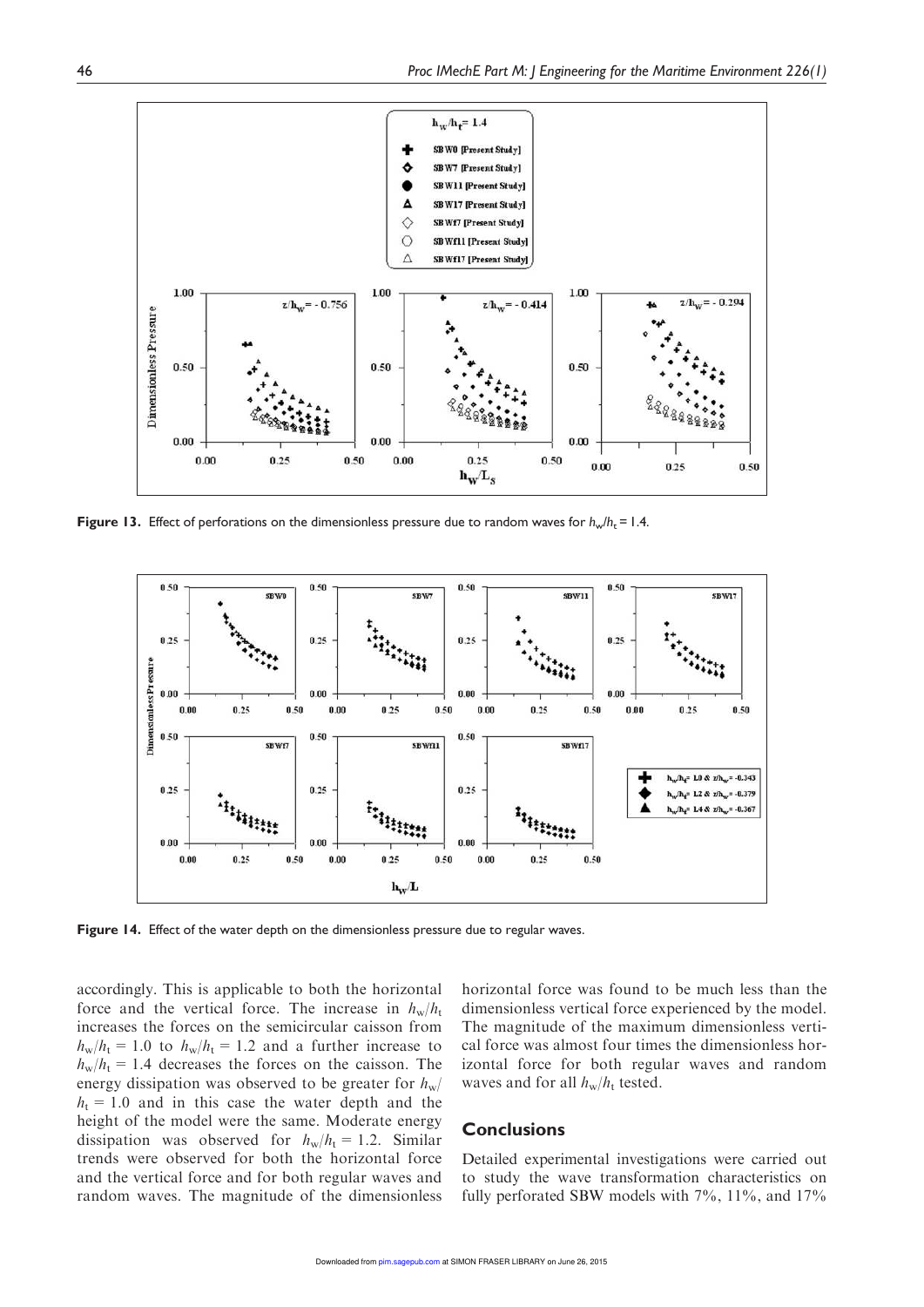

Figure 15. Effect of the water depth on the dimensionless pressure due to random waves.



Figure 16. Effect of the water depth and perforations on the dimensionless horizontal force due to regular waves.

perforations due to the action of regular and random waves for three different water depths under submerged conditions. The above-stated characteristics for the fully perforated SBW models were compared with the results of Dhinakaran et al. $^{29}$  and salient conclusions arrived at in the study are as follows.

- 1. The increase in the percentage of perforations from 7% to 17% decreases the reflection coefficient and the transmission coefficient in the case of fully perforated SBWs and it was found that the maximum energy was transferred for SBWf17.
- 2. Of the three different  $h_w/h_t$  ratios tested, from a hydrodynamic performance viewpoint,  $h_w/h_t = 1.2$ showed a better performance and experienced maximum horizontal and vertical forces; for this reason, main structures such as a vertical breakwater will be subjected to least force.
- 3. The magnitude of the dimensionless vertical force was equal to almost four times the horizontal force for the all the fully perforated SBW models tested and it is noteworthy that a vertical force which acts on the semicircular caisson adds stability to the breakwater.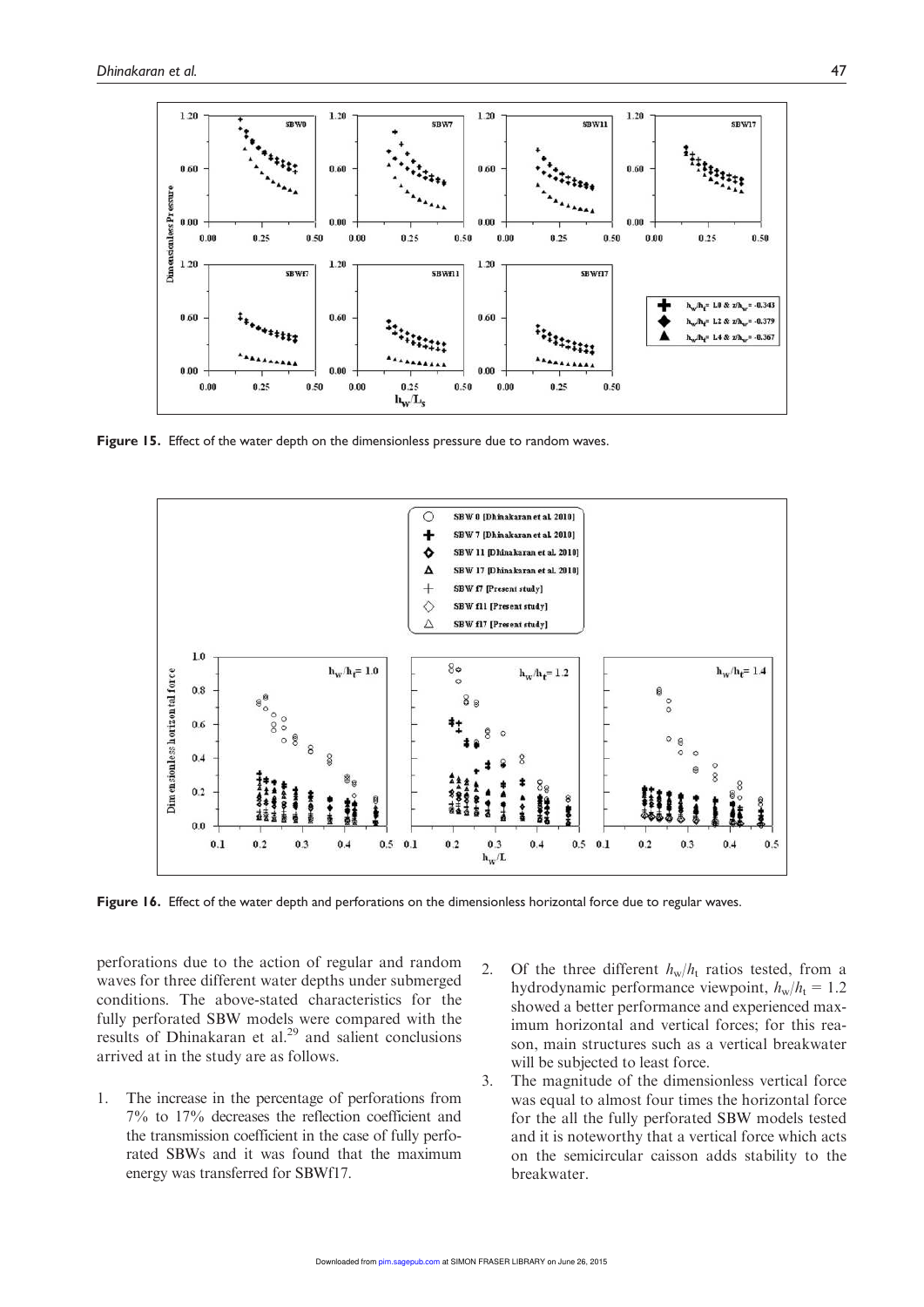

Figure 17. Effect of the water depth and perforations on the dimensionless vertical force due to regular waves.



Figure 18. Effect of the water depth and perforations on the dimensionless horizontal force due to random waves.

- 4. Similar to forces, the dimensionless pressure also decreases with increases in the relative water depth and the percentage of perforations. An increase in  $h_{\rm w}/h_{\rm t}$  to 1.2 increases the pressure and a further increase in  $h_w/h_t$  reduces the pressure on the model; hence  $h_w/h_t = 1.4$  is not recommended.
- 5. From a comparison of the results obtained for the pressure when studying the effect of perforations on the water depth, it is concluded that the variation in the magnitude of the pressure due to this effect is less significant.
- 6. The optimum percentage of perforation arrived in the case of fully perforated SBWs is 11% from the experiments conducted in terms of the hydrodynamic performance. The total height of the model recommended is about 1.2 times the water depth.

## Funding

This work was supported by the Deutsche Gesellschaft fuer Technische Zusammenarbeit (GTZ) (grant number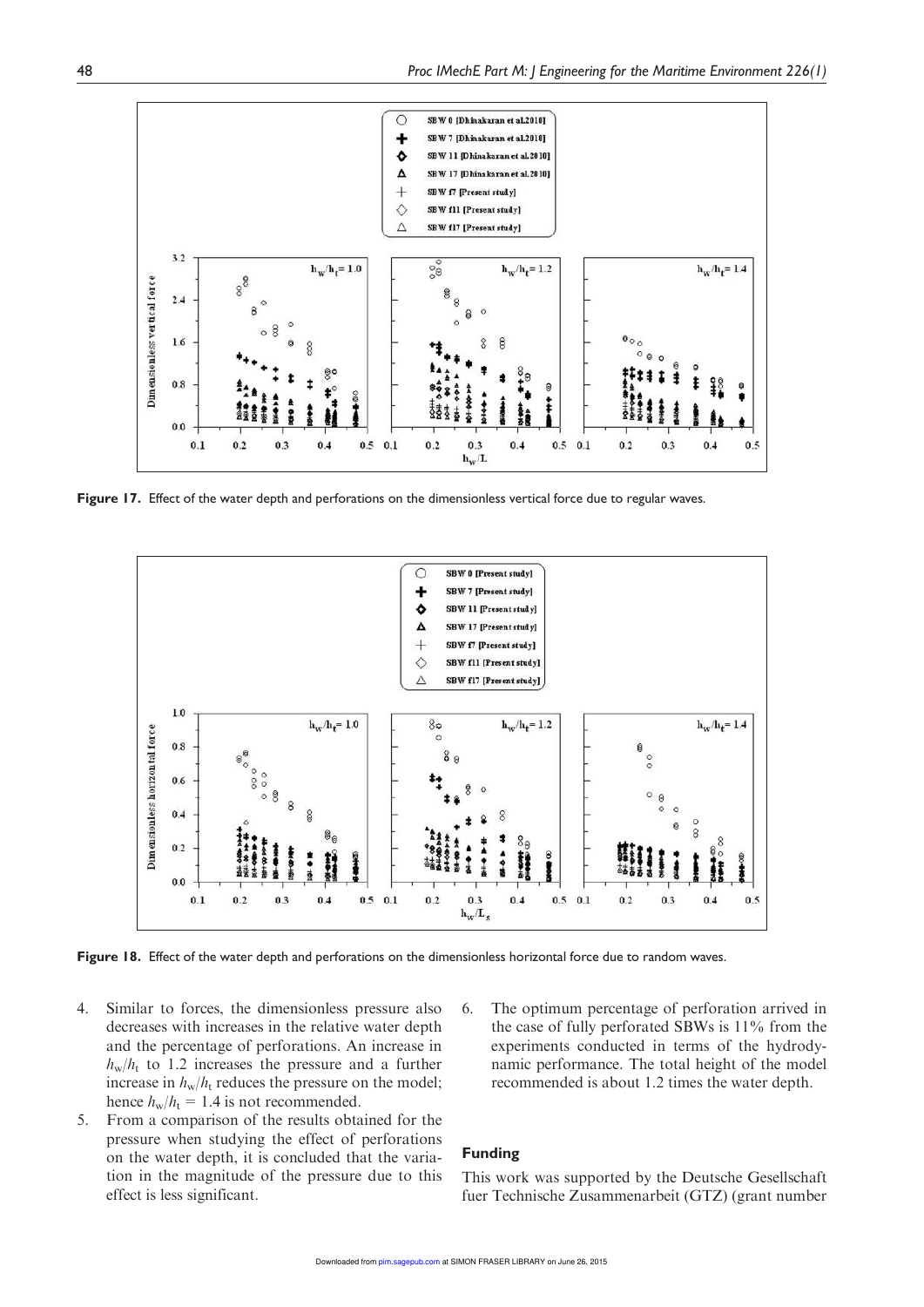

Figure 19. Effect of the water depth and perforations on the dimensionless vertical force due to random waves.

50876088). The first author was supported by SASTRA University management (grant number ) during his doctoral programme at IIT Madras.

#### Acknowledgements

The results reported in this paper are part of a joint research project between the two collaborating institutes Indian Institute of Technology Madras, India, and University of Leipzig, Germany. The first author gratefully acknowledges SASTRA University management for the sponsorship provided during his doctoral programme at Indian Institute of Technology Madras. The authors wish to record their thanks to the Department of Ocean Engineering, Indian Institute of Technology Madras, for providing all the test facilities for the experimental studies and also to GTZ, Germany.

#### References

- 1. Ranasinghe R and Turner I. Shoreline response to submerged structures: a review. Coastal Engng 2006; 53: 65–79.
- 2. Ting CL, Lin MC and Cheng CY. Porosity effects on non-breaking surface waves over permeable submerged breakwaters. Coastal Engng 2004; 50: 213–224.
- 3. Losada IJ, Losada MA and Martin FL. Experimental study of wave-induced flow in a porous structure. Coastal Engng 1995; 26: 77–98.
- 4. Losada IJ, Silva R and Losada MA. 3-D non-breaking regular wave interaction with submerged breakwaters. Coastal Engng 1996; 28: 229–248.
- 5. Losada IJ, Silva R and Losada MA. Interaction of nonbreaking directional random waves with submerged breakwaters. Coastal Engng 1996; 28: 249–266.
- 6. Losada IJ, Patterson MD and Losada MA. Harmonic generation past a submerged porous step. Coastal Engng 1997; 31: 281–304.
- 7. Mase H, Takeba K and Oki SI. Wave equation over permeable rippled bed and analysis of Bragg scattering of surface gravity waves. J Hydraul Res 1995; 27: 587–601.
- 8. Ting CL, Lin MC and Kuo CL. Bragg scattering of surface waves over permeable rippled beds with current. Phys Fluids A 2000; 12: 1382–1388.
- 9. Zhu S. Water waves within a porous medium on an undulating bed. Coastal Engng 2001; 42: 87–101.
- 10. Rojanakamthorn S, Isobe M and Watanabe A. A mathematical model of wave transformation over a submerged breakwater. Coastal Engng Japan 1989; 31: 209–234.
- 11. Dalrymple RA, Losada MA and Martin PA. Reflection and transmission from porous structures under oblique wave attack. J Fluid Mech 1991; 224: 625–644.
- 12. Hur DS and Mizutani N. Numerical estimation of wave forces acting on a three-dimensional body on submerged breakwater. Coastal Engng 2003; 47: 329–345.
- 13. Tsai CP, Chen HB and Lee FC. Wave transformation over submerged permeable breakwater on porous bottom. Ocean Engng 2006; 33: 1623–1643.
- 14. D'Angremond K, van der Meer JW and De Jong RJ. Wave transmission at low-crested structures. In: 25th international conference on coastal engineering, Orlando, Florida, USA, 2–6 September 1996, pp. 2418–2427. Reston, Virginia: American Society of Civil Engineers.
- 15. Loveless J, Debski D and Macleod AB. Sea level set-up behind detached breakwaters. In: 26th international conference on coastal engineering, Copenhagen, Denmark, 22–26 June 1998, pp. 1665–1678. Reston, Virginia: American Society of Civil Engineers.
- 16. Seabrook SR and Hall KR. Wave transmission at submerged rubble mound breakwaters. In: 26th international conference on coastal engineering, Copenhagen, Denmark, 22–26 June 1998, pp. 2000–2013. Reston, Virginia: American Society of Civil Engineers.
- 17. Mase H, Miyahira A and Hedges TS. Random wave runup on seawalls near shorelines with and without artificial reefs. Coastal Engng J 2004; 46(3): 247–268.